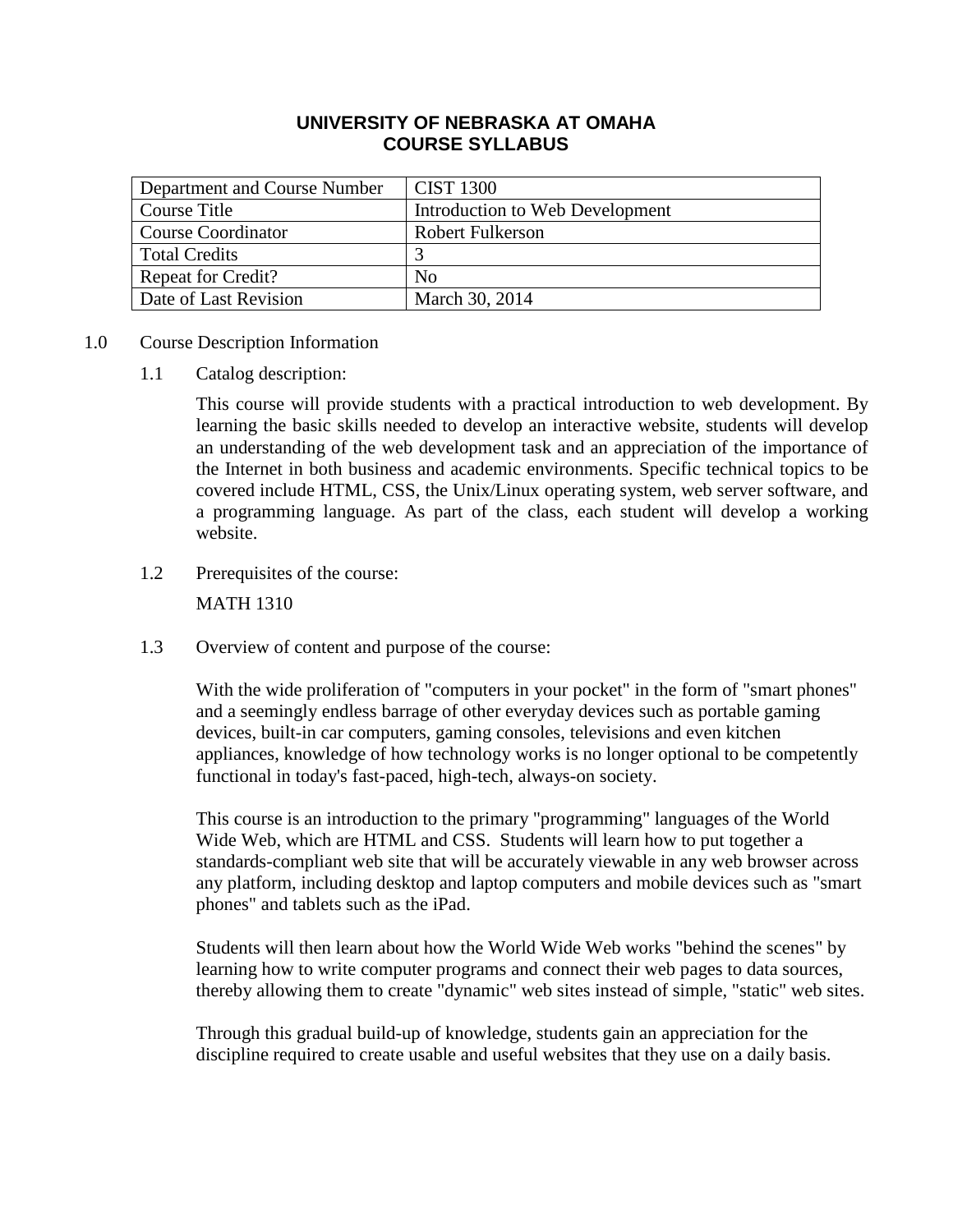- 1.4 Unusual circumstances of the course. None
- 2.0 Course Justification Information
	- 2.1 Anticipated audience / demand:

The course is intended for all students interested in computers and web development.

2.2 Indicate how often this course will be offered and the anticipated enrollment:

This course is offered every semester, including during the summer. Typical enrollments based on previous semesters:

Fall Semester: 110 students Spring Semester: 90 students Summer Semester: 20 students

- 2.3 If it is a significant change to an existing course, please explain why it is needed: None
- 3.0 List of performance objectives stated in learning outcomes in a student's perspective:
	- 3.1 A working knowledge of a command-line oriented operating system.
	- 3.2 The ability to create a standards-compliant HTML5 web page.
	- 3.3 The ability to create standards-compliant CSS documents.
	- 3.4 The ability to write simple programs in the Perl programming language.
- 4.0 Content and Organization Information

| 4.1 | Introduction and Overview |     |
|-----|---------------------------|-----|
| 4.2 | Unix                      | 0.5 |

- 4.2.1 Overview of Unix
- 4.2.2 ssh
- 4.2.3 mkdir
- 4.2.4 chmod
- 4.2.5 directory structure
- 4.2.6 cd
- 4.2.7 ls
- 4.2.8 mv
- 4.2.9 rm
- 4.2.10 vim

### 4.3 HTML5 2

- 4.3.1 Overview
- 4.3.2 Web browsers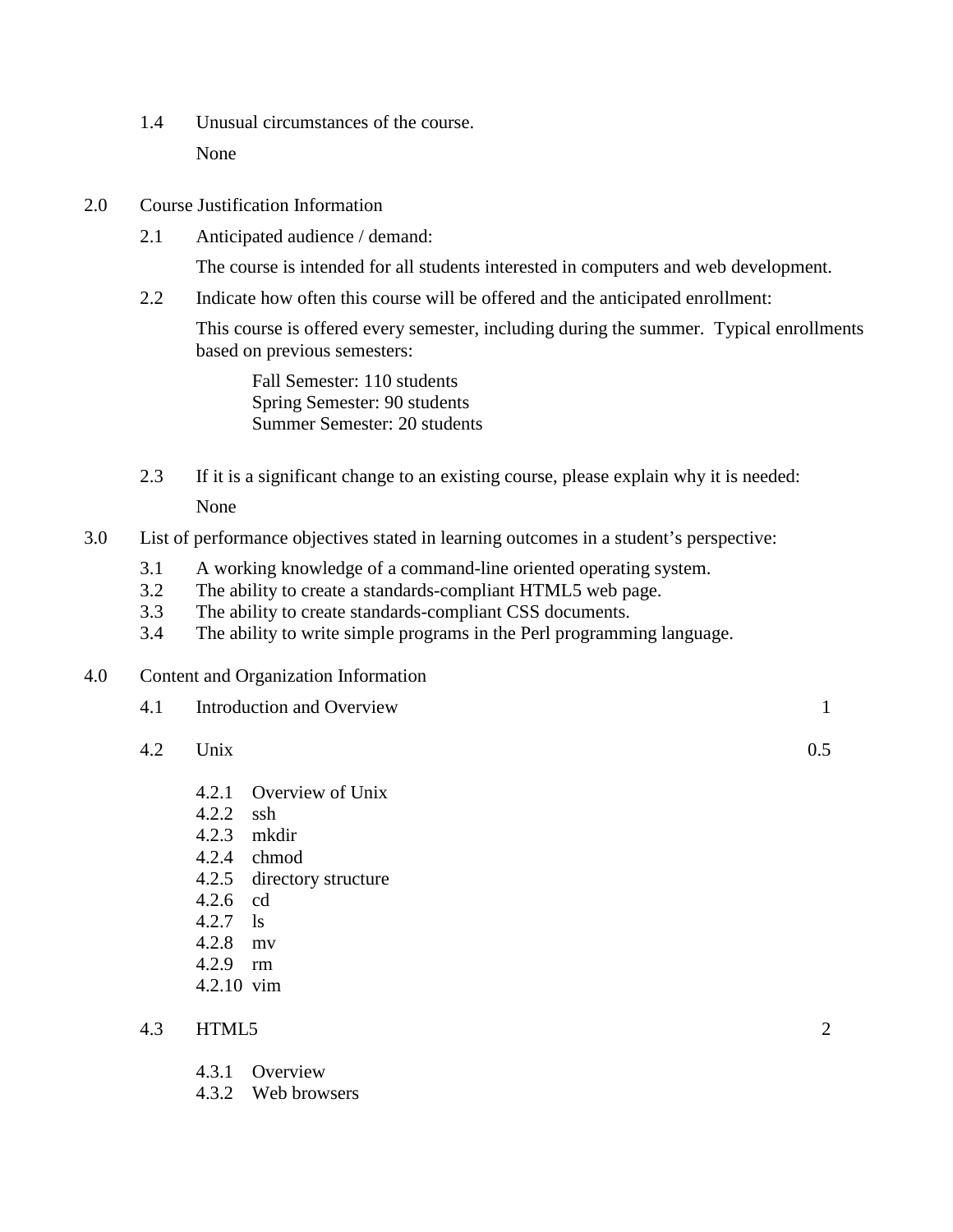- 4.3.3 Web servers
- 4.3.4 Block vs. Inline elements
- 4.3.5 Content vs. Structure
- 4.3.6 URLs, relative and absolute
- 4.3.7 Minimal page (<!DOCTYPE>, <html>, <head>, <title>, <meta>, <br/> <br/>body>)
- 4.3.8 Headers (<h1>, <h2>, <h3>, <h4>, <h5>, <h6>)
- 4.3.9 Sectioning elements (<section>, <article>, <header>, <footer>, etc)
- 4.3.10 Paragraphs, line breaks and blocks  $(\langle p \rangle, \langle br \rangle, \langle div \rangle, \langle span \rangle)$
- 4.3.11 Naming and labeling elements (id, class)
- 4.3.12 Comments  $\left(\langle -1, -1 \rangle\right)$
- 4.3.13 Formatting (<b>, <i>, <strong>, <em>, <code>, <tt>, <sample>, <pre> )
- 4.3.14 Block quotes (<br/>blockquote>)
- 4.3.15</del> More formatting  $(\langle \text{sup} \rangle, \langle \text{sub} \rangle, \langle \text{ins} \rangle, \langle \text{del} \rangle)$
- 4.3.16 Abbreviations and acronyms (<abbr>, <acronym>)
- 4.3.17 Images  $\langle \text{g} \rangle$
- 4.3.18 Image types (JPEG, GIF, PNG)
- 4.3.19 Links ( $\langle a \text{ href} \rangle$ ,  $\langle a \text{ name} \rangle$ )
- 4.3.20 Lists  $(\langle ul \rangle, \langle ol \rangle, \langle dl \rangle, \langle ll \rangle, \langle dl \rangle, \langle dl \rangle)$
- 4.3.21 Tables ( $ltable$ ),  $ltr$ ,  $ltd$ ),  $ltth$ )
- 4.3.22 Audio and video (<audio>, <video>)
- 4.3.23 Audio and video formats supported in HTML5

#### 4.4 CSS 1.5

- 4.4.1 Overview
- 4.4.2 Inline vs. Embedded vs. External
- 4.4.3 Inline CSS via style attribute
- 4.4.4 CSS Predefined Values
- 4.4.5 CSS Lengths / Percentages (em, px, in, cm, mm, pt, pc)
- 4.4.6 RGB triplets for color
- 4.4.7 Common properties used for formatting (border, border-color, width, padding, font-size, font-family, background-color, border-top, border-bottom, etc)
- 4.4.8 Embedded CSS via <style> tag
- 4.4.9 Style sheets and rules
- 4.4.10 External CSS via <link> tag
- 4.4.11 Pseudo-classes
- 4.4.12 What is meant by "Cascading" style sheets
- 4.4.13 Box Model of CSS Layout
- 4.4.14 Positioning (absolute, relative, static, fixed)

#### 4.5 Perl 6

- 4.5.1 Overview
- 4.5.2 Machine language, Assembly Language, High-level Language
- 4.5.3 Compiling
- 4.5.4 Basic output using print, printf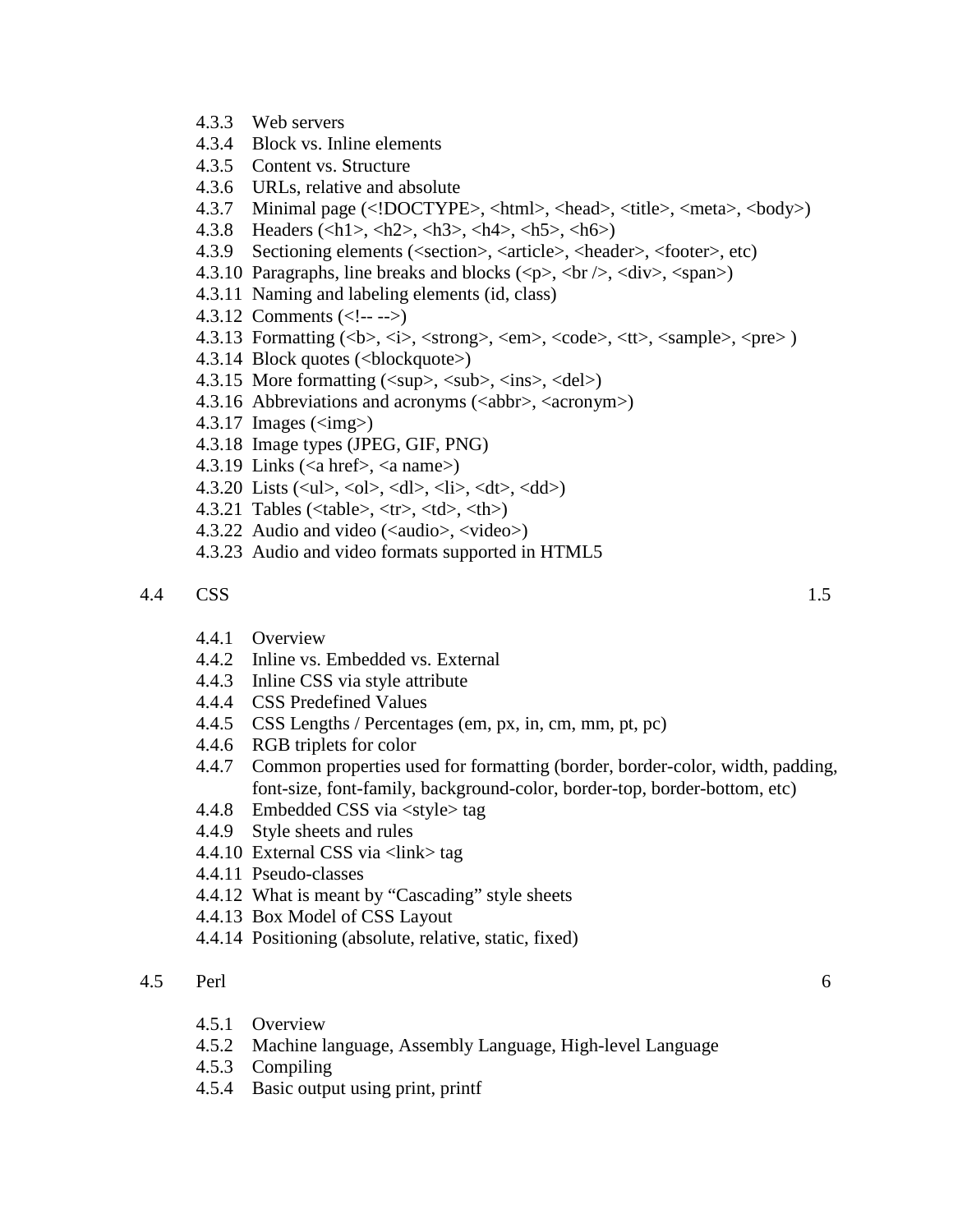- 4.5.5 Types of programming errors (syntax, runtime, semantic)
- 4.5.6 Scalar data type
- 4.5.7 Basic input using  $\ll$
- 4.5.8 Variable interpolation
- 4.5.9 Escape characters
- 4.5.10 chomp() and chop()
- 4.5.11 Basic arithmetic  $(+, -, *, /, %, **, ..., x)$
- 4.5.12 Precedence of operators
- 4.5.13 Compound assignment operators
- 4.5.14 Unary increment and decrement operators
- 4.5.15 if selection
- 4.5.16 if/else selection
- 4.5.17 Boolean expressions  $(\&\&\,,\,|,\,!)$
- 4.5.18 Uninitialized variables
- 4.5.19 while repetition
- 4.5.20 Array data type
- 4.5.21 foreach repetition
- 4.5.22 for repetition
- 4.5.23 Data::Dumper for debugging
- 4.6 HTML5 Forms 1
	- 4.6.1 Overview
	- 4.6.2 Submit and reset buttons
	- 4.6.3 Checkboxes and radio buttons
	- 4.6.4 Text fields, password fields, text areas
	- 4.6.5 Combo boxes
	- 4.6.6 Date/time, file upload, color picker, etc.

# 4.7 CGI 2

- 4.7.1 Overview
- 4.7.2 Static content vs. dynamic content
- 4.7.3 CGI defined
- 4.7.4 Basic CGI using simple Content-Type: text/html
- 4.7.5 CGI.pm overview
- 4.7.6 CGI.pm to create basic HTML5
- 4.7.7 CGI::Carp for debugging
- 4.7.8 CGI.pm to create HTML5 forms
- 4.7.9 CGI.pm to process forms

### 5.0 Teaching Methodology Information

5.1 Methods:

The material is taught through lectures based on a common set of slides, assignments and exams for all instructors. Some sections may use hands-on laboratory classrooms for each lecture or for special lectures throughout the semester.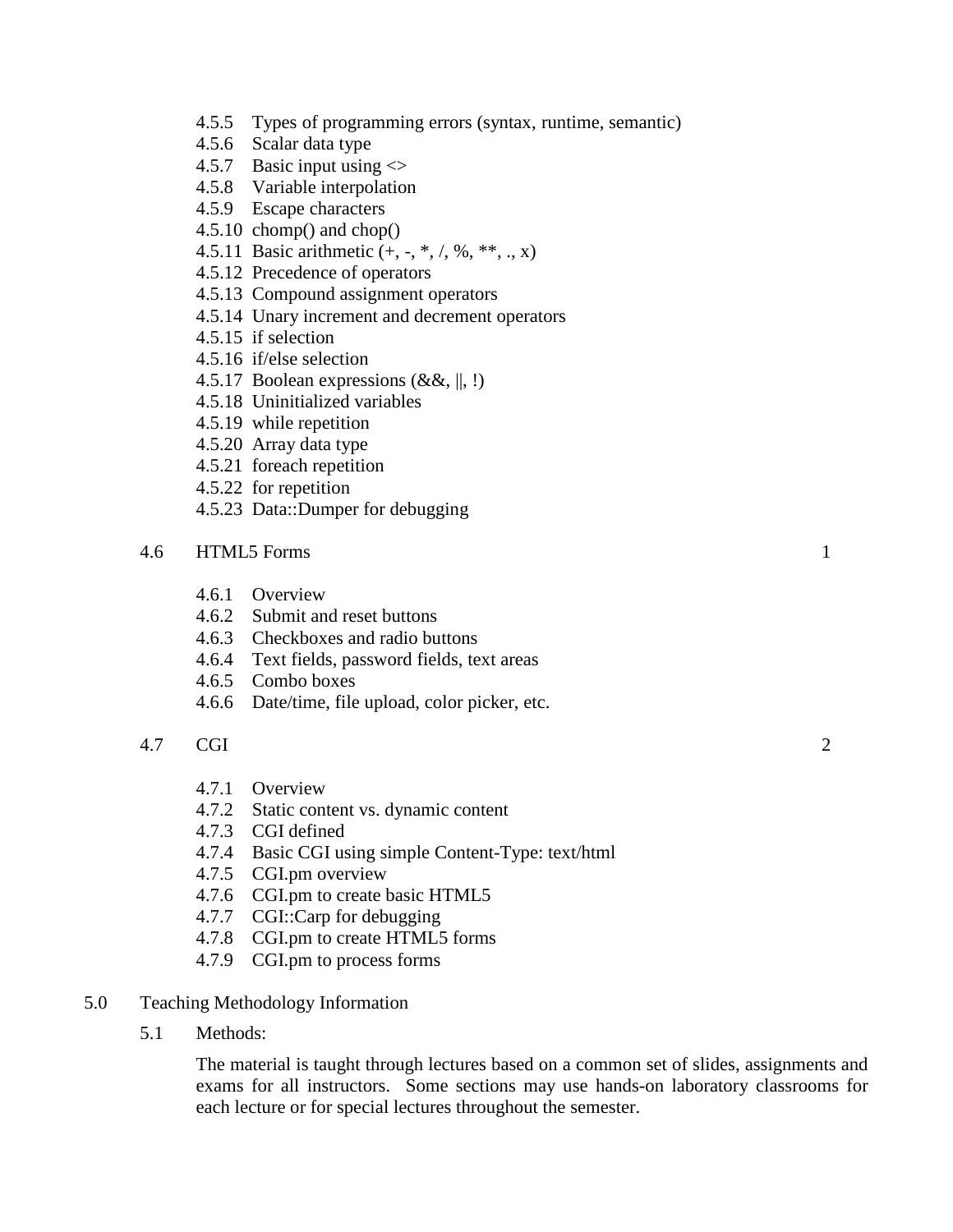# 5.2 Student role:

Students are encouraged to read the material in the books in advance of the lecture so that new concepts and terms are not "sprung on them". They are encouraged to participate in class discussions and ask questions when the material is unclear since all of the material is cumulative and builds on understanding of the material that has come before it in the course. Students are also encouraged to try out all of the example code demonstrated in lecture to familiarize themselves with the concepts being covered.

- 6.0 Evaluation Information
	- 6.1 Describe the typical types of student projects that will be the basis for evaluating student performance:

Each student will write complete approximately 15 assignments on the various topics as they are covered during the semester. These assignments will include creating HTML5 web pages, CSS style sheets and Perl programs. Additionally, the students will take a mid-term and a final exam along with quizzes as needed.

6.2 Describe the typical basis for determining the final grade (e.g. weighting of various student projects):

> *Homework assignments: 70% Exams: 30%*

6.3 Grading type:

*This section usually provides a mapping from a numeric score to a letter grade. The numeric score could be an overall percentage figure (based on section 6.2) or some number of points, if points are given for each activity. For example:*

| <b>Percent</b> | <b>Grade</b>  | <b>Percent</b> | Grade         |
|----------------|---------------|----------------|---------------|
| $97 - 100$     | $A+$          | $77 - 79$      | $C+$          |
| $93 - 96$      | $\mathcal{A}$ | $73 - 76$      | $\mathcal{C}$ |
| $90 - 92$      | $A-$          | $70 - 72$      | $C-$          |
| $87 - 89$      | $B+$          | $67 - 69$      | $D+$          |
| $83 - 86$      | B             | $63 - 66$      | D             |
| $80 - 82$      | $B-$          | $60 - 62$      | $D-$          |
|                |               | $0 - 59$       | F             |

# 7.0 Resource Material Information

- 7.1 Textbooks and/or other required readings used in course:
	- 7.1.1 Castro, Elizabeth. *HTML & CSS Visual QuickStart Guide*. Berkeley, CA:

Peachpit, 2013. Print.

7.1.2 Schwartz, Randal L., Tom Phoenix, and Brian D. Foy. *Learning Perl*. Beijing:

O'Reilly, 2011. Print.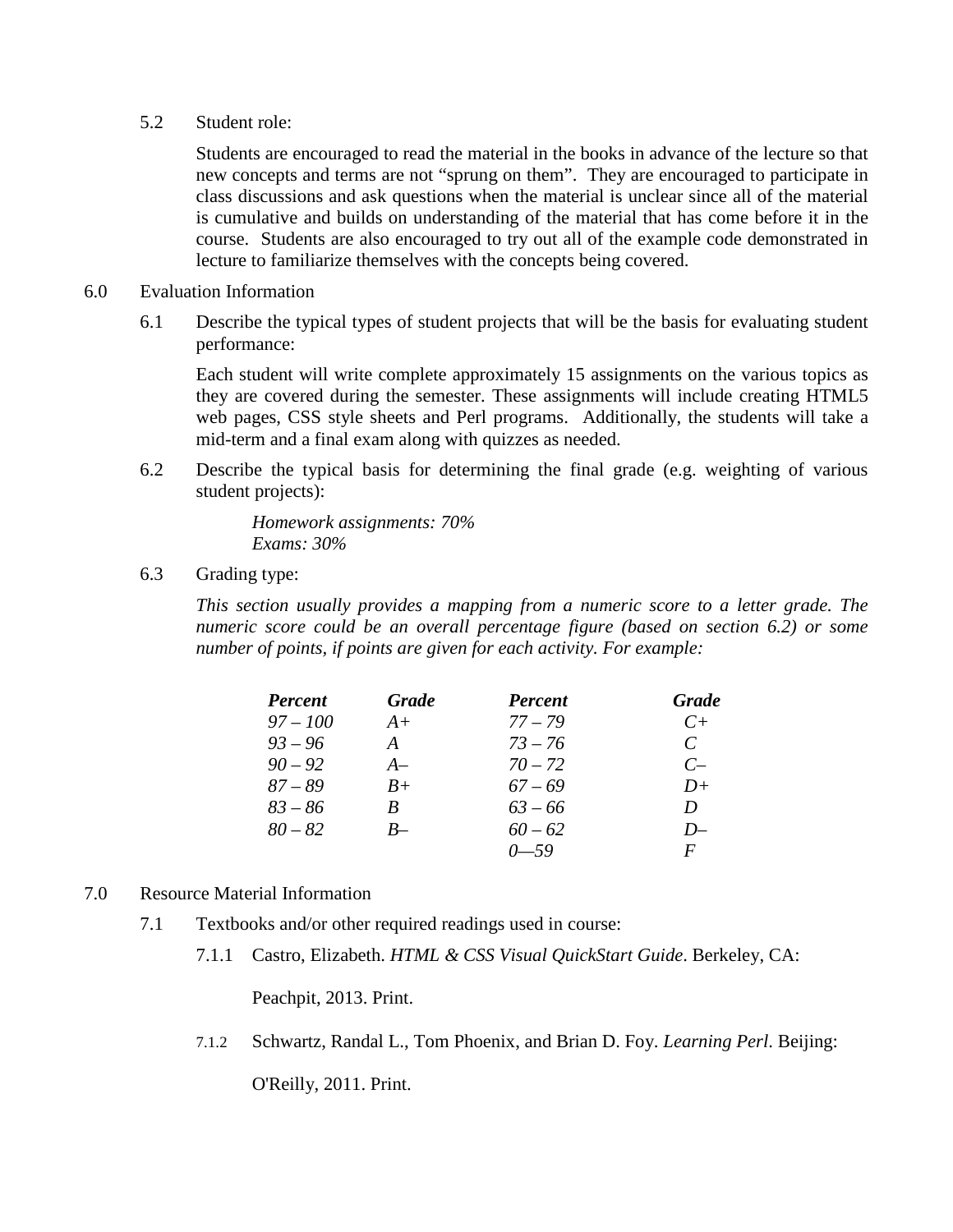- 7.2 Other student suggested reading materials:
	- 7.2.1 "HTML & CSS W3C." *World Wide Web Consortium (W3C)*. Web. 19 Apr. 2011. <http://www.w3.org/standards/webdesign/htmlcss>.
	- 7.2.2 *Perl.com*. Web. 19 Apr. 2011. <http://perl.com>.
	- 7.2.3 "HTML5 Tutorial." *W3Schools Online Web Tutorials*. Web. 19 Apr. 2011. <http://w3schools.com/HTML5/>.
- 7.3 Current bibliography and other resources: 7.3.1 Castro, Elizabeth. *HTML & CSS: A Visual QuickStart Guide*. Berkeley, CA:
	- Peachpit, 2013. Print.
	- 7.3.2 "CGI Perldoc.perl.org." *Perl Programming Documentation - Perldoc.perl.org*. Web. 19 Apr. 2011. <http://perldoc.perl.org/CGI.html>.
	- 7.3.3 "CSS Tutorial." *W3Schools Online Web Tutorials*. Web. 19 Apr. 2011. <http://w3schools.com/css/>.
	- 7.3.4 Harris, Andrew. *HTML, HTML5, and CSS All-in-one for Dummies*. Hoboken, NJ: Wiley, 2011. Print.
	- 7.3.5 "HTML & CSS W3C." *World Wide Web Consortium (W3C)*. Web. 19 Apr. 2011. <http://www.w3.org/standards/webdesign/htmlcss>.
	- 7.3.6 "Perl 6." *Perl 6*. Web. 19 Apr. 2011. <http://perl6.org/>.
	- 7.3.7 *Perl.com*. Web. 19 Apr. 2011. <http://perl.com>.
	- 7.3.8 Schwartz, Randal L., Tom Phoenix, and Brian D. Foy. *Learning Perl*. Beijing: O'Reilly, 2008. Print.
	- 7.3.9 "HTML5 Tutorial." *W3Schools Online Web Tutorials*. Web. 19 Apr. 2011. <http://w3schools.com/HTML5/>.
	- *7.3.10* "HTML5." *Wikipedia, the Free Encyclopedia*. Web. 19 Apr. 2011. <http://en.wikipedia.org/wiki/HTML5>.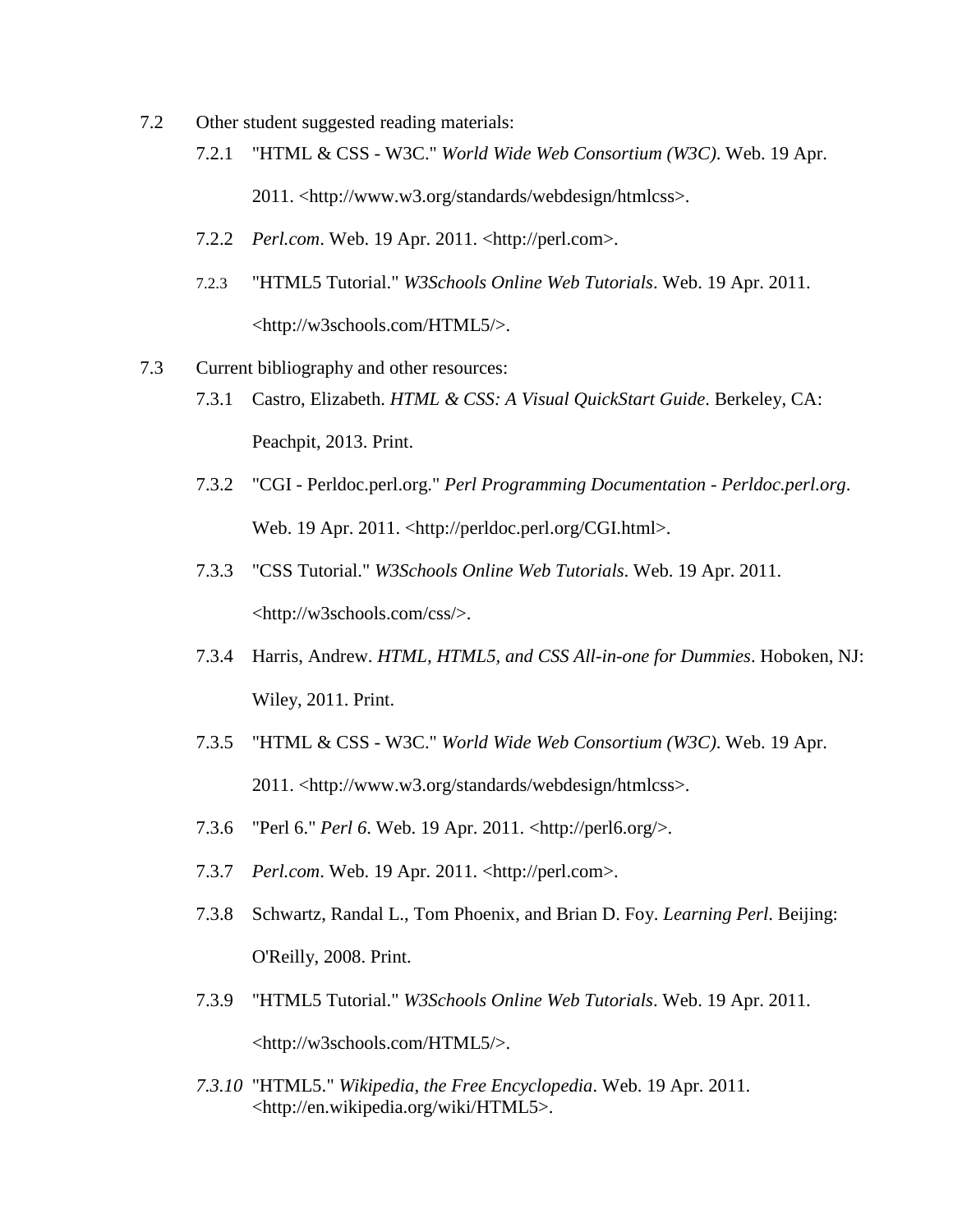## 8.0 Other Information:

- 8.1 Accommodations statement:
- 8.2 Other:
- 8.3 Author(s):

Robert Fulkerson

9.0 Computer Science Accreditation Board (CSAB) Category Content (class time in hours):

| <b>CSAB Category</b>                   | Core | Advanced |
|----------------------------------------|------|----------|
| Data structures                        |      |          |
| Computer organization and architecture |      |          |
| Algorithms and software design         |      |          |
| Concepts of programming languages      | 37.5 |          |

10.0 Oral and Written Communications:

Every student is required to submit at least 0 written reports (not including exams, tests, quizzes, or commented programs) to typically 0 pages and to make 0 oral presentations of typically 0 minutes duration. Include only material that is graded for grammar, spelling, style, and so forth, as well as for technical content, completeness, and accuracy.

11.0 Social and Ethical Issues:

None

12.0 Theoretical content:

Please list the types of theoretical material covered, and estimate the time devoted to such coverage.

None

# 13.0 Problem analysis:

Please describe the analysis experiences common to all course sections.

Students will learn a number of fundamental computer concepts and skills. At the end of the course, they will be able to apply these skills to the development of their own dynamic, datadriven web site.

14.0 Solution design:

Please describe the design experiences common to all course sections.

This course will require the student to apply a set of initially unfamiliar tools to a diverse set of problems. As the student works through each problem, he/she will gain experience and competence in the broader skill of problem solving.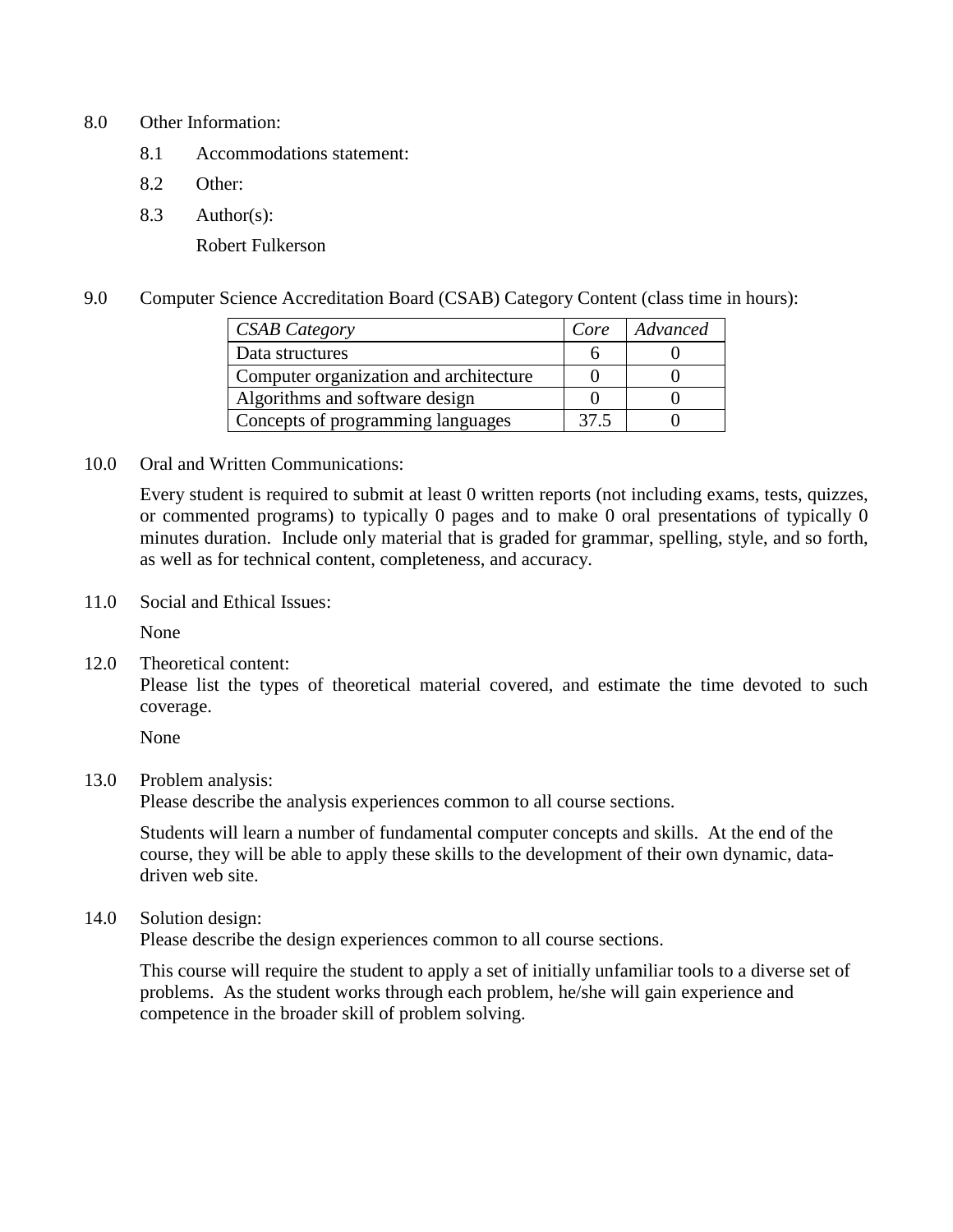# **CHANGE HISTORY**

| Date       | <b>Change</b>                                                                                                                        | By whom      | <b>Comments</b>                                                    |
|------------|--------------------------------------------------------------------------------------------------------------------------------------|--------------|--------------------------------------------------------------------|
| 04/22/2004 | Initial ABET version                                                                                                                 | Pauley       |                                                                    |
| 03/09/2005 | Change to initial course of a sequence                                                                                               | <b>Brown</b> | Also formatted the course to be.<br>suitable for General Education |
| 08/18/2005 | Reorganization of Content and<br>Organization section to make the course<br>more web page centric. Also added a<br>semester project. | Pauley       |                                                                    |
| 09/11/2006 | Further reorganization of Content and<br>Organization to make the course even<br>more web page centric.                              | Pauley       |                                                                    |
| 04/21/2008 | Revision to reflect course conversion to<br>Perl since Fall 2007                                                                     | Fulkerson    |                                                                    |
| 04/24/2008 | Revision to reflect CSCI 1300 cross-<br>listing and removal of "database" in<br>course description                                   | Fulkerson    |                                                                    |
| 11/17/2008 | Update to include CS Program<br>outcomes                                                                                             | Fulkerson    |                                                                    |
| 04/19/2011 | Update to new CCMS format                                                                                                            | Fulkerson    |                                                                    |
| 03/30/2014 | Updated for HTML5 and CSS changes                                                                                                    | Fulkerson    |                                                                    |